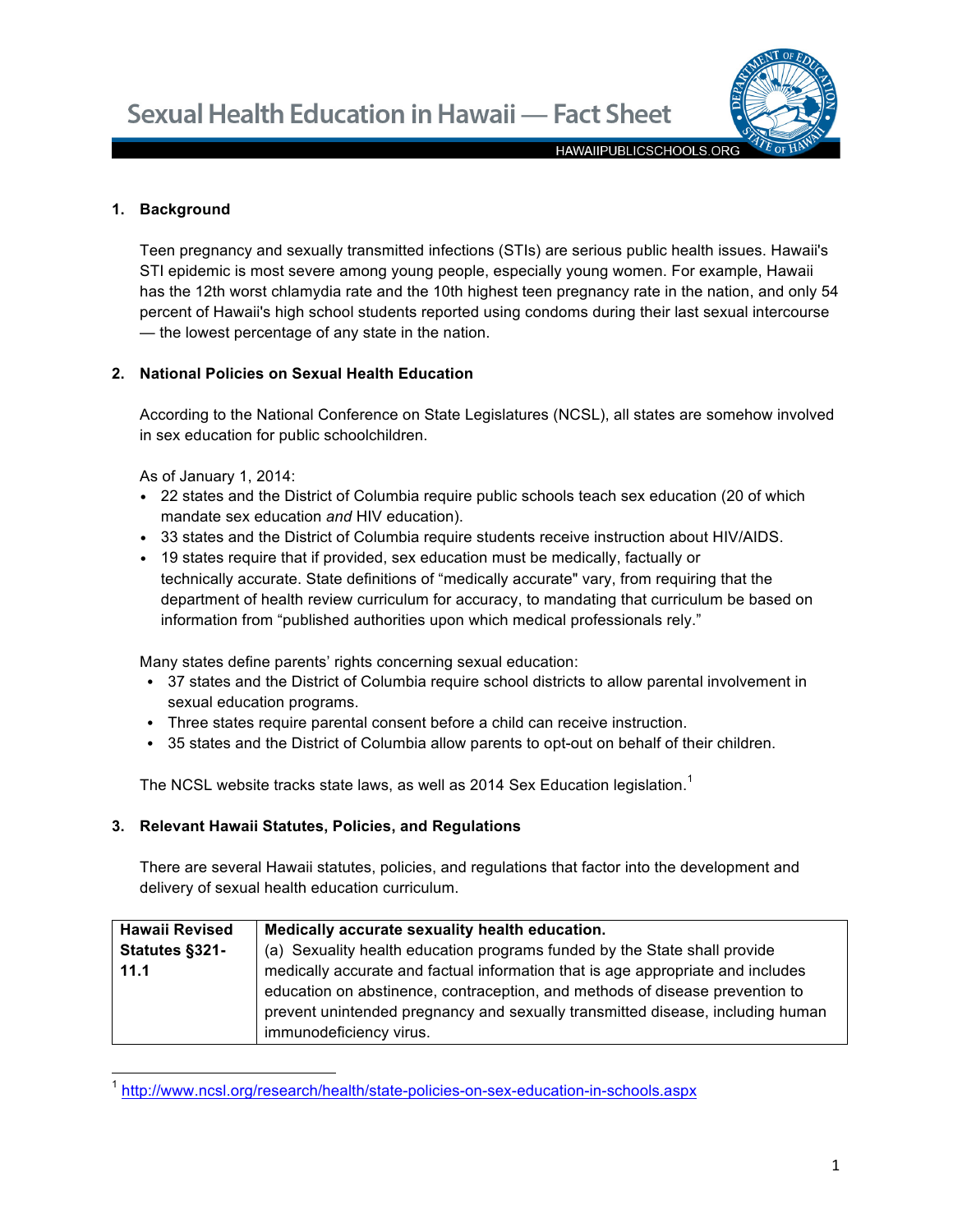

|                     | HAWAIIPUBLICSCHOOLS.ORG<br>$\sim$ 01 m                                                      |
|---------------------|---------------------------------------------------------------------------------------------|
|                     | (b) For the purposes of this section:                                                       |
|                     | "Age appropriate" means suitable to a particular age or age group based on                  |
|                     | developing cognitive, emotional, and behavioral capacity typical for that age or            |
|                     | age group.                                                                                  |
|                     | "Factual information" means medical, psychiatric, psychological, empirical, or              |
|                     | statistical information that is verified or supported by research conducted by              |
|                     | recognized medical, psychiatric, psychological, and public health professionals or          |
|                     | organizations.                                                                              |
|                     | "Medically accurate" means verified or supported by research conducted in                   |
|                     | compliance with accepted scientific methods and recognized as accurate and                  |
|                     | objective by professional organizations and agencies with expertise in the                  |
|                     | relevant field, such as the federal Centers for Disease Control and Prevention              |
|                     |                                                                                             |
|                     | (CDC), the American Public Health Association, the American Academy of                      |
|                     | Pediatrics, and the American College of Obstetricians and Gynecologists.                    |
|                     | "Sexuality health education" means education in any medium regarding human                  |
|                     | development and sexuality, including education on pregnancy, family planning,               |
|                     | and sexually transmitted diseases. [L Sp 2009, c 27, §2]                                    |
| <b>Board Policy</b> | The Board of Education recognizes that a strong, challenging curriculum is key to           |
| $2101 -$            | student success and achievement. Therefore, all elementary (grades K-5) and                 |
| <b>Curriculum</b>   | secondary schools (middle/intermediate and high) shall design a program of                  |
| <b>Delivery</b>     | studies-or curriculum-that enables all students to attain, to the highest degree            |
| Approved:           | possible, the Hawaii Content and Performance Standards (HCPS). The curriculum               |
| 11/03/05            | shall include:                                                                              |
|                     | Units of study or lessons, delineating content or topics to be taught;<br>$\bullet$         |
|                     | Relevant instructional activities and materials to be used, aligned with the<br>$\bullet$   |
|                     | HCPS;                                                                                       |
|                     | Specific learner outcomes or expectations that result in student attainment of<br>$\bullet$ |
|                     | grade level benchmarks;                                                                     |
|                     | A timeframe in which outcomes are expected to be achieved; and<br>$\bullet$                 |
|                     | Assessment tools and methods, including collection and analysis of student<br>$\bullet$     |
|                     |                                                                                             |
|                     | work, to measure student attainment of outcomes and benchmarks.                             |
|                     |                                                                                             |
|                     | With continued emphasis on improving student achievement, the articulation and              |
|                     | coordination of curriculum and curricular services between and among grade levels           |
|                     | and subject areas shall be addressed at every school. Articulation of services              |
|                     | between schools within a complex shall also be addressed.                                   |
|                     | The curriculum or program of studies shall include academic courses, subjects,              |
|                     |                                                                                             |
|                     | and/or units, as well as planned, systematic co-curricular activities and student           |
|                     | academic support services, such as assessment, counseling, and guidance to                  |
|                     | facilitate student attainment of standards.                                                 |
|                     |                                                                                             |
|                     | The Department of Education shall adopt regulations to assist schools in the                |
|                     | implementation of this policy.                                                              |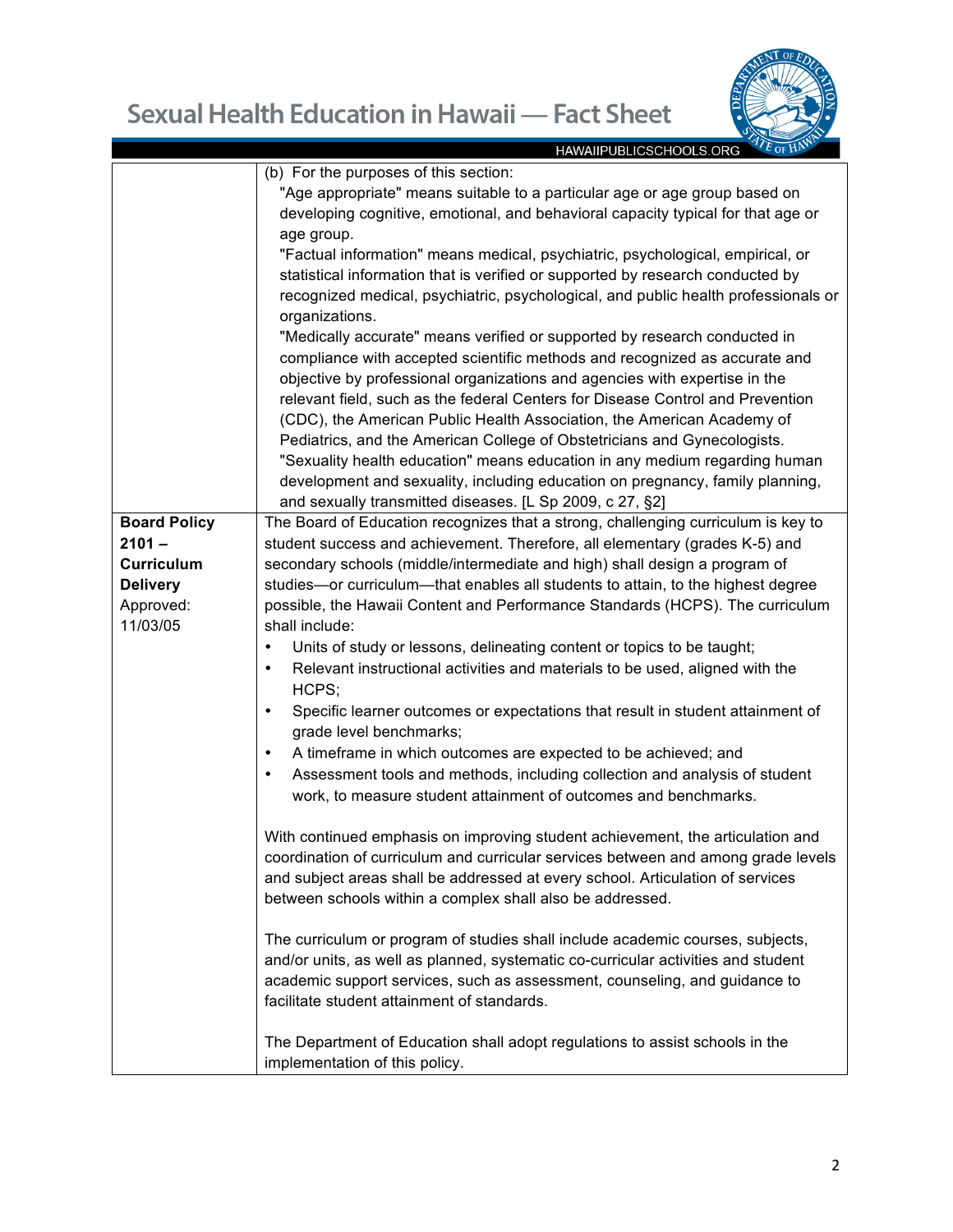

| <b>Board Policy</b>      | In order to help students make decisions that promote healthy behaviors, the               |
|--------------------------|--------------------------------------------------------------------------------------------|
| 2110:                    | Department of Education shall instruct students that abstention from sexual                |
| <b>Abstinence-Based</b>  | intercourse is the surest and most responsible way to prevent unintended                   |
| <b>Education</b>         | pregnancies, sexually transmitted diseases such as HIV/AIDS, and consequent                |
| Approved: 9/95           | emotional distress. The abstinence-based education program shall:                          |
|                          | a. support abstention from sexual intercourse and provide skill development to             |
|                          | continue abstention;                                                                       |
|                          | b. help youth who have had sexual intercourse to abstain from further sexual               |
|                          | intercourse until an appropriate time; and                                                 |
|                          | c. provide youth with information on and skill development in the use of                   |
|                          | protective devices and methods for the purpose of preventing sexually                      |
|                          | transmitted diseases and pregnancy.                                                        |
| <b>Board Policy 2245</b> | The Board of Education is committed to the health education of our students which          |
| - Prophylactics in       | may include, within its study of human reproduction, a discussion of birth control         |
| the public               | devices but the distribution of condoms and other prophylactic devices to students         |
| schools                  | shall be prohibited in the classroom, on the school campus or at any school-related        |
| Approved: 11/94          | activities.                                                                                |
| <b>Board Policy 2210</b> | Student discussion of issues which generate opposing points of view shall be               |
| - Controversial          | considered a normal part of the learning process in every area of the school               |
| Issues                   | program. The depth of the discussion shall be determined by the maturity of the            |
| <b>Former Code</b>       | students.                                                                                  |
| No.6126; Former          |                                                                                            |
| Policy Approved:         | Teachers shall refer students to resources reflecting all points of view. Discussions,     |
| 1947; Amended:           | including contributions made by the teacher or resource person, shall be                   |
| 7/60, 10/70, 3/88        | maintained on an objective, factual basis. Stress shall be placed on learning how to       |
| (renumbered)             | make judgments based on facts.                                                             |
| <b>DOE Regulation</b>    | DOE Regulation #2210.1 requires instructional staff or administration to notify            |
| #2210.1                  | parents or legal guardians of controversial issues that will be discussed in the           |
|                          | classroom or through other school activities. This notification may be done through        |
|                          | a general letter about the lesson or activity. Parents or legal guardians may also,        |
|                          | on their own volition, write a letter to the school administrators or a teacher to have    |
|                          |                                                                                            |
|                          | their child excluded from a specific lesson or activity. If such a letter is received, the |
|                          | student must be provided with an alternative learning activity. The parents or legal       |
|                          | guardians have an obligation to notify the school administrator or teacher prior to        |
|                          | the lesson or activity.                                                                    |
|                          |                                                                                            |
|                          | Sexual Health Education, however, specifically requires an opt-in for parents. This        |
|                          | policy was initiated with the 2014-15 school year based upon the work of a diverse         |
|                          | Stakeholder Review Panel and public feedback.                                              |
|                          |                                                                                            |
|                          |                                                                                            |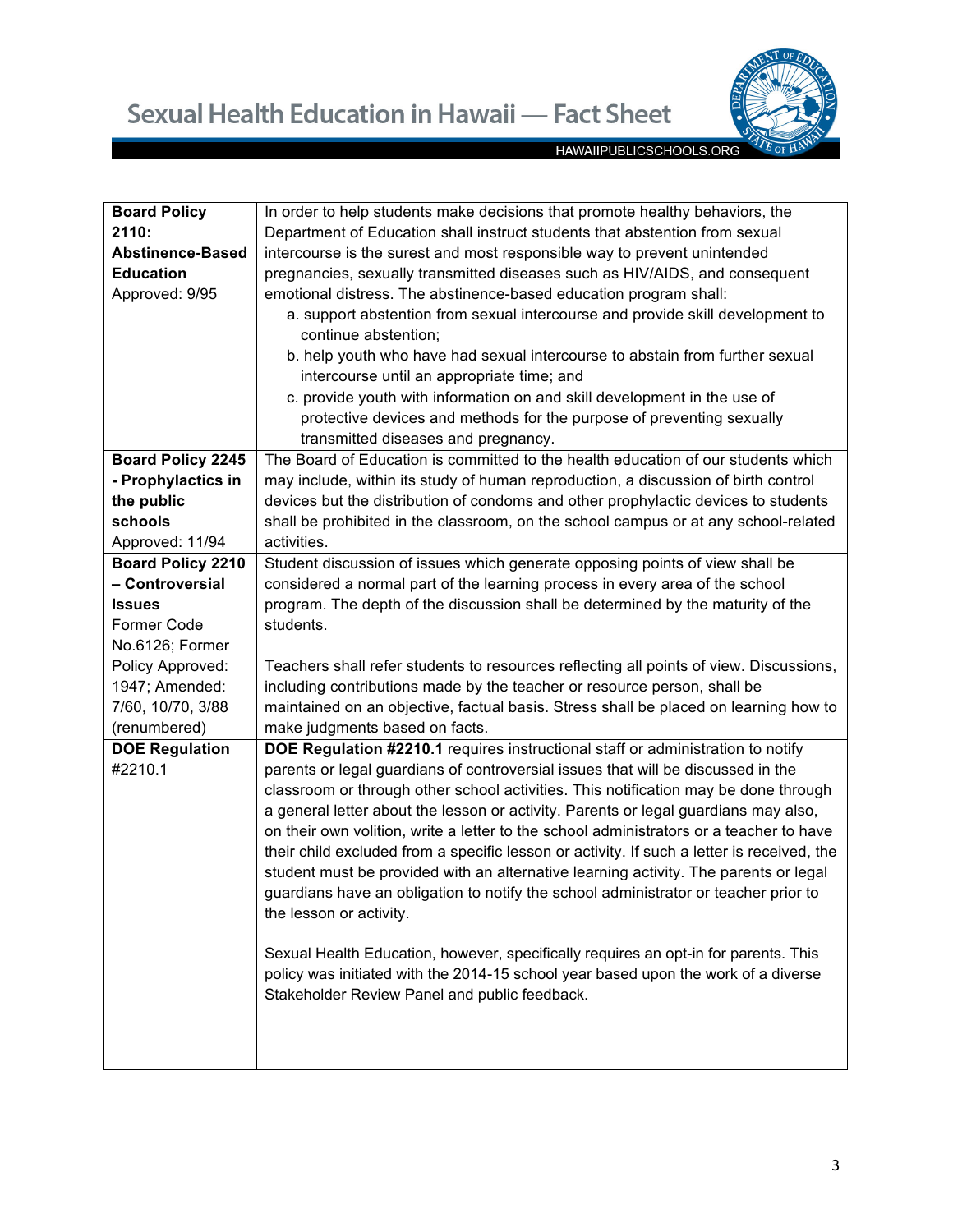

## **4. Educational Standards and Curriculum**

### • **Standards:**

Hawaii's standards-based education is guided by the state standards in nine content areas: Career and Technical Education, Fine Arts, Health, Language Arts, Math, Physical Education, Science, Social Studies, and World Languages.

Issues related to reproduction, sex, and sexual health are addressed in several standards (summarized below), which can be found on the Hawaii Standards Toolkit site at www.standardstoolkit.k12.hi.us.

| <b>Content</b>           | Grade /              | <b>Strand</b>        | <b>Topic</b>                                                                     | Code                   | <b>Standard</b>                                                                                                               | <b>Benchmark</b>                                                                                                                                                          |
|--------------------------|----------------------|----------------------|----------------------------------------------------------------------------------|------------------------|-------------------------------------------------------------------------------------------------------------------------------|---------------------------------------------------------------------------------------------------------------------------------------------------------------------------|
| Area                     | <b>Course</b>        |                      |                                                                                  |                        |                                                                                                                               |                                                                                                                                                                           |
| Health                   | $9 - 12$             | n/a                  | Promoting<br>Safety and<br>Preventing<br>Violence and<br>Unintentional<br>Injury | <b>HE.9-</b><br>12.1.2 | Standard 1: CORE<br><b>CONCEPTS:</b><br>Understand<br>concepts related<br>to health<br>promotion and<br>disease<br>prevention | Know how to use<br>appropriate<br>strategies to<br>avoid, reduce, and<br>report threatening<br>situations                                                                 |
| Health                   | $9 - 12$             | n/a                  | Personal<br>Health and<br>Wellness                                               | <b>HE.9-</b><br>12.3.3 | Standard 3: SELF:<br>MANAGEMENT:<br>Practice health:<br>enhancing<br>behaviors and<br>reduce health<br>risks                  | Evaluate personal<br>behaviors within<br>the risk areas<br>(e.g., tobacco use,<br>alcohol and drug<br>use, nutrition,<br>fitness, personal<br>safety, sexual<br>activity) |
| Social<br><b>Studies</b> | American<br>Problems | American<br>Problems | Public<br>Education                                                              | SS.AP<br>.3.2          | Standard 3:<br><b>Understand issues</b><br>and politics of the<br>"culture wars"                                              | Explain<br>controversies over<br>public education<br>(e.g., science and<br>religion, sex<br>education)                                                                    |
| Social<br><b>Studies</b> | American<br>Problems | American<br>Problems | Legal<br>Controversies                                                           | SS.AP<br>.3.3          | Standard 3:<br><b>Understand issues</b><br>and politics of the<br>"culture wars"                                              | Compare positions<br>on legal issues<br>(e.g., gun control,<br>same sex<br>marriage, capital<br>punishment)                                                               |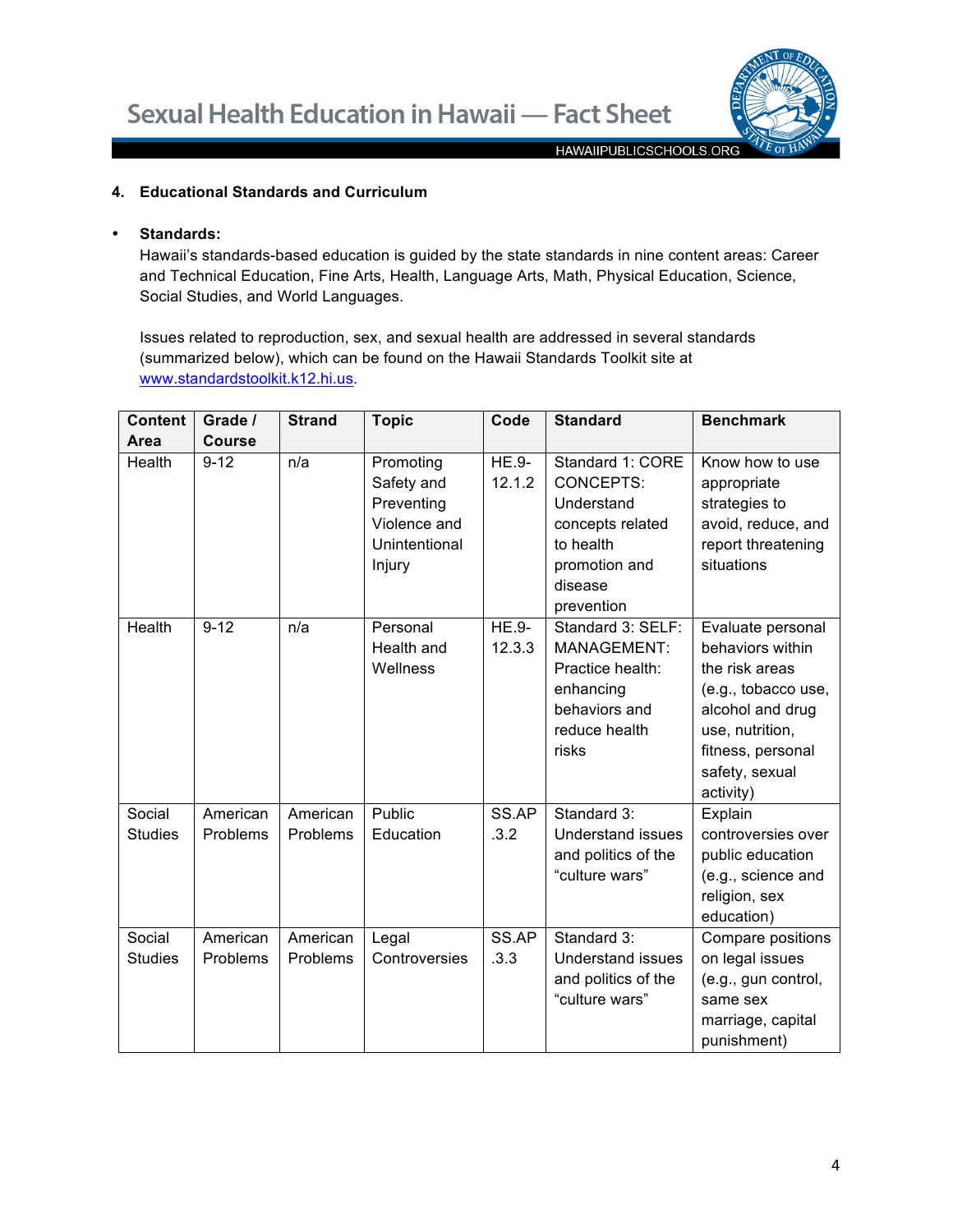

|               |                |                 |                      |         | HAWAIIPUBLICSCHOOLS.ORG <sup>27</sup> E OF HAV |                      |
|---------------|----------------|-----------------|----------------------|---------|------------------------------------------------|----------------------|
| Science       | $\overline{7}$ | Life and        | Heredity             | SC.7.   | Standard 5: Life                               | <b>Differentiate</b> |
|               |                | Environm        |                      | 5.1     | and Environmental                              | between sexual       |
|               |                | ental           |                      |         | Sciences:                                      | and asexual          |
|               |                | <b>Sciences</b> |                      |         | DIVERSITY,                                     | reproduction         |
|               |                |                 |                      |         | <b>GENETICS, AND</b>                           |                      |
|               |                |                 |                      |         | <b>EVOLUTION:</b>                              |                      |
|               |                |                 |                      |         | Understand                                     |                      |
|               |                |                 |                      |         | genetics and                                   |                      |
|               |                |                 |                      |         | biological                                     |                      |
|               |                |                 |                      |         | evolution and their                            |                      |
|               |                |                 |                      |         | impact on the                                  |                      |
|               |                |                 |                      |         | unity and diversity                            |                      |
|               |                |                 |                      |         | of organisms                                   |                      |
| <b>Health</b> | $6 - 8$        | n/a             | <b>Sexual Health</b> | HE.6-   | Standard 1: CORE                               | Describe short-      |
|               |                |                 | and                  | 8.1.7   | CONCEPTS:                                      | and long-term        |
|               |                |                 | Responsibility       |         | Understand                                     | effects and          |
|               |                |                 |                      |         | concepts related                               | consequences of      |
|               |                |                 |                      |         | to health                                      | sexual activity      |
|               |                |                 |                      |         | promotion and                                  |                      |
|               |                |                 |                      |         | disease                                        |                      |
|               |                |                 |                      |         | prevention                                     |                      |
| Health        | $6 - 8$        | n/a             | Personal             | HE.6-   | Standard 1: CORE                               | Describe the body    |
|               |                |                 | Health and           | 8.1.8   | <b>CONCEPTS:</b>                               | system functions,    |
|               |                |                 | Wellness             |         | Understand                                     | how they interact    |
|               |                |                 |                      |         | concepts related                               | with each other,     |
|               |                |                 |                      |         | to health                                      | and how they are     |
|               |                |                 |                      |         | promotion and                                  | impacted by          |
|               |                |                 |                      |         | disease                                        | health behaviors     |
|               |                |                 |                      |         | prevention                                     |                      |
| Health        | $6 - 8$        | n/a             | Personal             | $HE.6-$ | Standard 3: SELF:                              | Explain the          |
|               |                |                 | Health and           | 8.3.2   | MANAGEMENT:                                    | importance of        |
|               |                |                 | Wellness             |         | Practice health:                               | assuming             |
|               |                |                 |                      |         | enhancing                                      | responsibility for   |
|               |                |                 |                      |         | behaviors and                                  | personal health      |
|               |                |                 |                      |         | reduce health                                  | behaviors            |
|               |                |                 |                      |         | risks                                          |                      |

# • **Curriculum review and selection processes:**

Typically, curricula are reviewed for one of the following reasons: a school expresses interest in using a curriculum, or a change in content or performance standards triggers a review of related curricula. A internal panel of reviewers is convened to review the materials and provide recommendations for decision by Department leadership.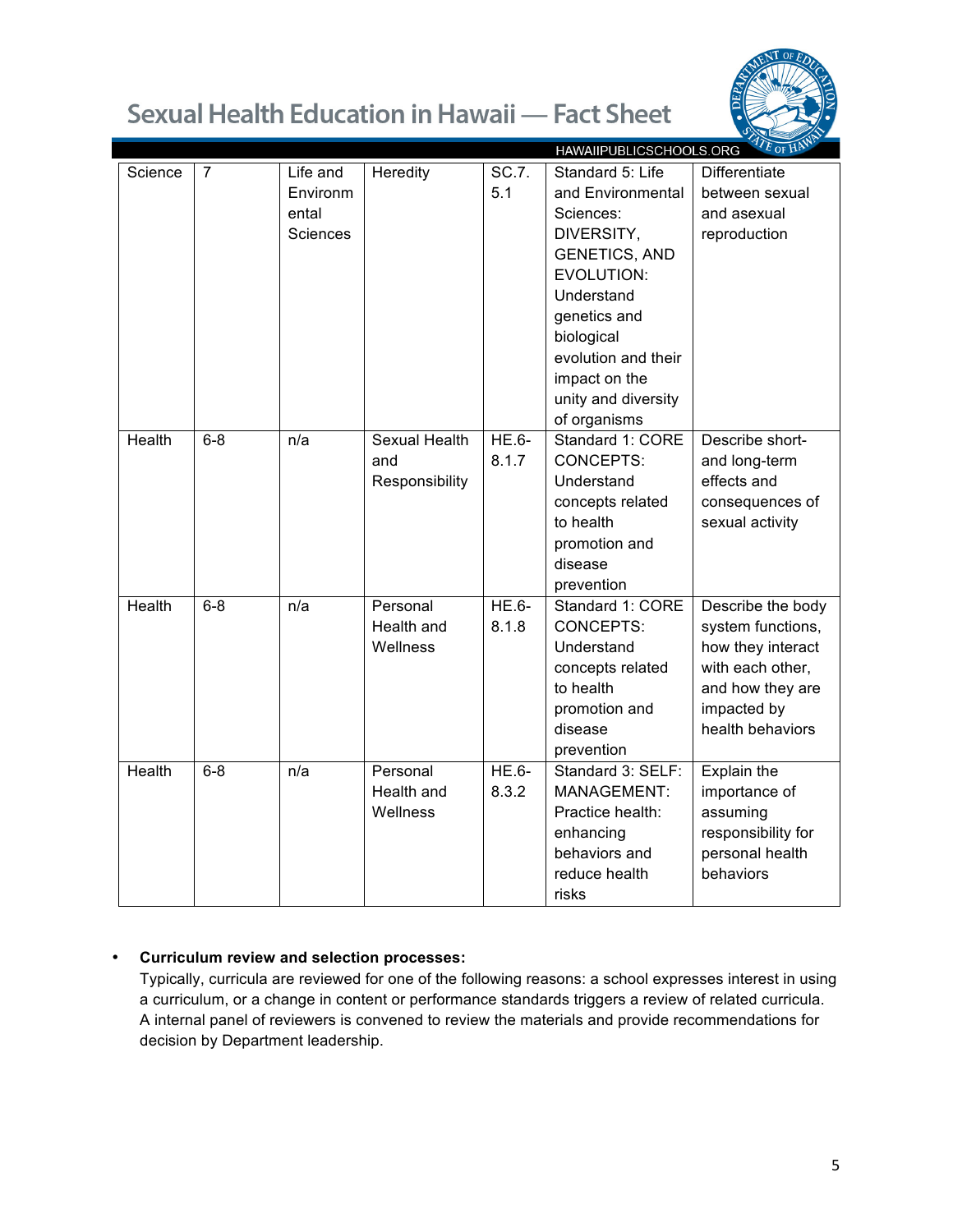

To review health education curriculum, the Department uses the Health Education Curriculum Analysis Tool (HECAT), a national tool developed to help school districts, schools, and others conduct a clear, complete, and consistent analysis of health education curricula based on the National Health Education Standards and the CDC's Characteristics of an Effective Health Education Curriculum.

The table on Pages 7-9 lists all state-approved sexual health education curriculum, each of which has been reviewed using the HECAT.

## • **Data collection on use of curricula:**

The Department has not historically collected school-level data on the implementation of specific curricula. The Department has recently surveyed schools regarding English language arts and Mathematics curricula as part of efforts to review curricula aligned to the new Hawaii Common Core Standards.

## • **Parent opt-in:**

No student is required to participate in sexual health education. In June 2014, the DOE strengthened the role of parents in this decision by changing its policy from an opt-out to an opt-in. Beginning in the 2014-15 school year, all parents must sign an opt-in form permitting their children to participate in sexual health education.

Information about the parent opt-out for controversial issues and Sexual Health opt-in is available online: http://www.hawaiipublicschools.org/ConnectWithUs/FAQ/Pages/Parent-opt-out-for-child.aspx

## **5. Abstinence-based vs. Abstinence-only Education**

- Abstinence-only education: Depending on the policies/regulations of the school district, and the standards and curriculum, abstinence-only education teaches children to abstain from sexual contact until marriage and/or until the age of consent and/or adulthood. While it may contain information about pregnancy and/or STIs, it typically does not include information about prevention methods.
- Abstinence-based education: Instruction is based upon the foundation that abstention from sexual intercourse is the surest and most responsible way to prevent unintended pregnancies, sexually transmitted diseases such as HIV/AIDS, and consequent emotional distress. From this foundation, teachers and curricular materials:
	- a. support abstention from sexual intercourse and provide skill development to continue abstention;
	- b. help youth who have had sexual intercourse to abstain from further sexual intercourse until an appropriate time; and
	- c. provide youth with information on and skill development in the use of protective devices and methods for the purpose of preventing sexually transmitted diseases and pregnancy.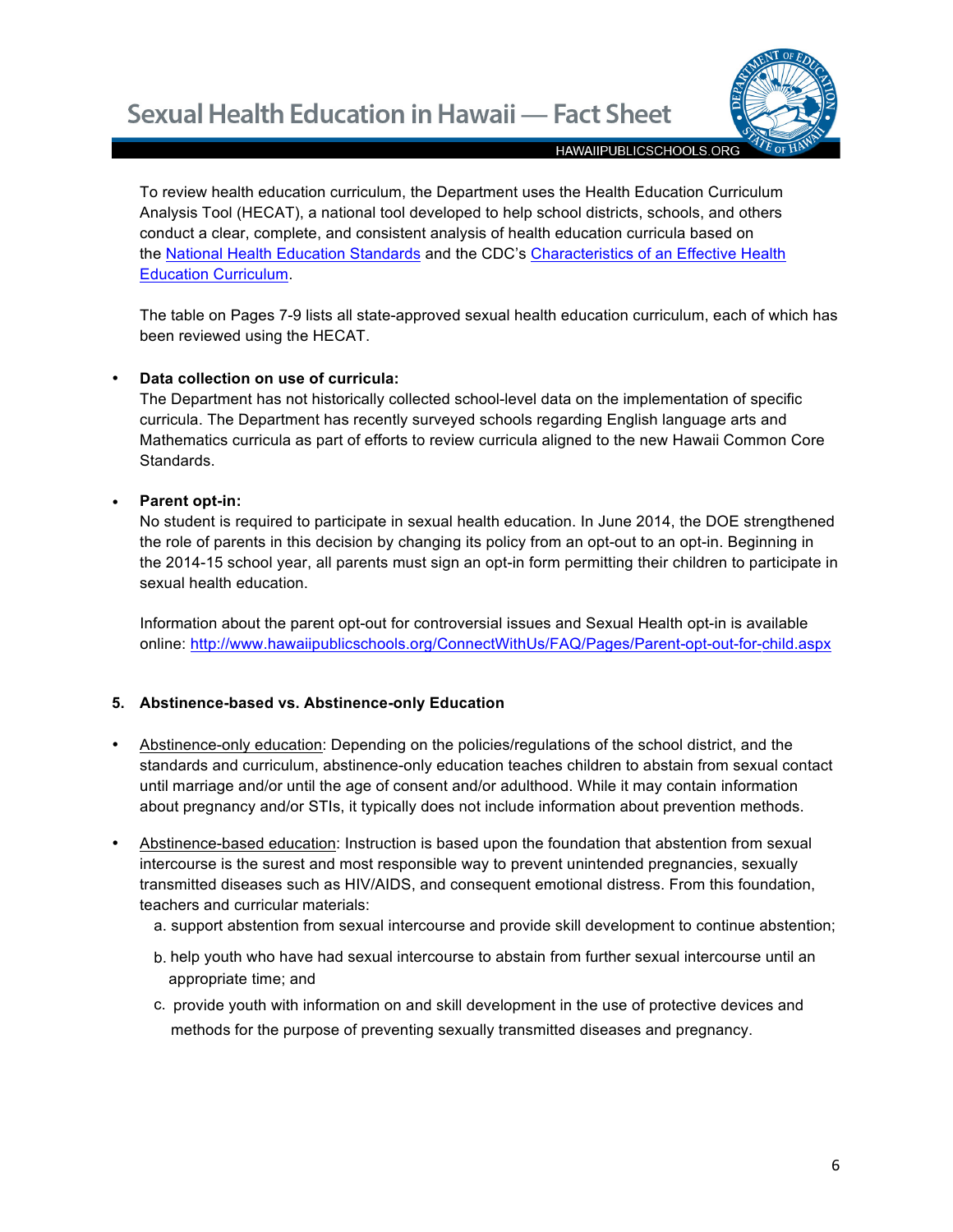

| <b>Curriculum</b>                                  | <b>About</b>                                                                                                                                                                                                                                                                                                                                                                                                                                                                                                                                      |
|----------------------------------------------------|---------------------------------------------------------------------------------------------------------------------------------------------------------------------------------------------------------------------------------------------------------------------------------------------------------------------------------------------------------------------------------------------------------------------------------------------------------------------------------------------------------------------------------------------------|
| Draw the Line,                                     | Draw the Line/Respect the Line is a three-year, school-based sex education                                                                                                                                                                                                                                                                                                                                                                                                                                                                        |
| <b>Respect the Line</b>                            | program for sixth, seventh, and eighth grade students. It was evaluated in three<br>school districts in urban Northern California between 1997 and 1999. This                                                                                                                                                                                                                                                                                                                                                                                     |
| www.etr.org                                        | program was primarily designed to help young adolescents postpone having<br>sex. Increasing condom use was a secondary goal. The program uses a 19-                                                                                                                                                                                                                                                                                                                                                                                               |
| Grades: $6 - 8$                                    | session curriculum that teaches youth how to establish and maintain limits<br>regarding sexual behavior.                                                                                                                                                                                                                                                                                                                                                                                                                                          |
|                                                    | Three curriculum guides are available for purchase - one each for grades six,<br>seven, and eight. The program was designed to be taught over multiple years<br>(grades six, seven and eight). Some schools may face challenges running it<br>through multiple grades due to other time demands.                                                                                                                                                                                                                                                  |
| Family Life and                                    | This curriculum was developed by the Seattle and King County Department,                                                                                                                                                                                                                                                                                                                                                                                                                                                                          |
| Sexual Health<br>(F.L.A.S.H.)<br>Grades: $5 - 12$  | State of Washington. The F.L.A.S.H. curriculum is unique in several ways:<br>Addresses such issues as physical development, promotion of sexual<br>٠<br>health, prevention of disease, affection, interpersonal relationships, body<br>image, and gender roles.                                                                                                                                                                                                                                                                                   |
| www.kingcounty.go<br>v/healthservices/he           | Spans the school-age years (grades $5th$ -12 <sup>th</sup> and secondary special<br>$\bullet$<br>education).                                                                                                                                                                                                                                                                                                                                                                                                                                      |
| alth/personal/fampl<br>an/educators/FLAS<br>H.aspx | Embraces an abstinence-based approach, as well as information related to<br>$\bullet$<br>the prevention of pregnancy, HIV and other sexually transmitted diseases.<br>Rests on a foundation of positive and healthy sexuality across the life span.<br>$\bullet$<br>Focuses on the needs of public schools and diverse communities.<br>$\bullet$<br>Ensures discussion about the wide spectrum of beliefs on sensitive issues.<br>$\bullet$<br>Values family involvement.<br>٠                                                                    |
|                                                    | The F.L.A.S.H. curriculum, like most of the sexual health curricula that have<br>been proven effective, is grounded in Social Learning Theory. It is designed to<br>encourage people to make healthy choices: abstain longer, use protection if<br>they do have sex, seek health care when they need it, communicate effectively<br>with their families and with their partners and health care providers, seek help<br>for sexual abuse, treat others with respect (not harass or exploit them), and<br>stand up to harassment and exploitation. |
| HealthTeacher.com                                  | HealthTeacher.com is developed by HealthTeacher, Inc. HealthTeacher is an                                                                                                                                                                                                                                                                                                                                                                                                                                                                         |
|                                                    | online resource of health education tools including lessons, interactive                                                                                                                                                                                                                                                                                                                                                                                                                                                                          |
| Grades: K - 12<br>www.healthteacher.               | presentations and additional resources to integrate health into any grade K-12<br>classroom. Health Teacher, Inc. provides students in grades K-12 with the                                                                                                                                                                                                                                                                                                                                                                                       |
| com                                                | knowledge and skills needed to overcome two serious threats to good health: a                                                                                                                                                                                                                                                                                                                                                                                                                                                                     |
|                                                    | lack of physical activity and a void of health literacy. Health Teacher, Inc.'s                                                                                                                                                                                                                                                                                                                                                                                                                                                                   |
|                                                    | research-based games, apps, and educational resources are designed to                                                                                                                                                                                                                                                                                                                                                                                                                                                                             |
|                                                    | engage students and to provide data to measure and quantify their impact.                                                                                                                                                                                                                                                                                                                                                                                                                                                                         |
|                                                    | Health Teacher, Inc.'s K-5 products also work in tandem with two important sets<br>of education standards: the National Health Education Standards (NHES) and                                                                                                                                                                                                                                                                                                                                                                                     |
|                                                    | the Common Core State Standards, which have been adopted by 45 states.                                                                                                                                                                                                                                                                                                                                                                                                                                                                            |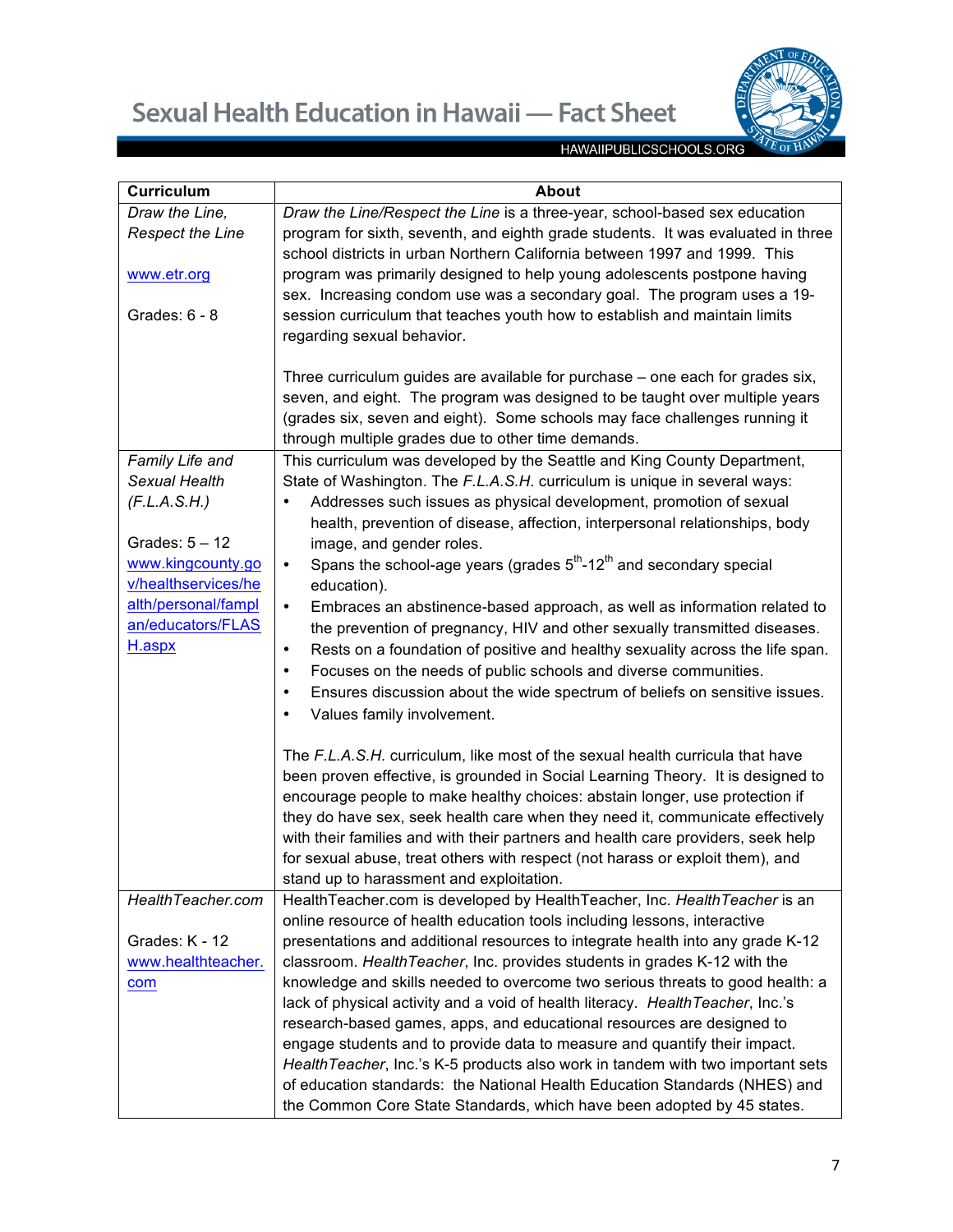

| <b>Making a Difference</b>   | Making a Difference was developed by Ph.D.s Loretta and John Jermott, III        |
|------------------------------|----------------------------------------------------------------------------------|
| (MAD)                        | and Konstance McCaffree and is distributed by Select Media.                      |
|                              |                                                                                  |
| http://selectmedia.org       | "Making A Difference!" An Abstinence Approach to Prevention of STDs, HIV         |
|                              |                                                                                  |
| /programs/difference.        | and Teen Pregnancy is an eight-module curriculum that provides young             |
| html                         | adolescents with the knowledge, confidence, and skills necessary to reduce       |
|                              | their risk of sexually transmitted diseases (STDs), HIV, and pregnancy by        |
|                              | abstaining from sex. It is based on cognitive behavioral theories, focus         |
|                              |                                                                                  |
|                              | groups, and the researchers' extensive experience working with youth.            |
|                              | "Making A Difference!" is an adaptation and extension of the original "Be        |
|                              | Proud! Be Responsible!" curriculum in that it integrates STD, HIV and            |
|                              |                                                                                  |
|                              | pregnancy prevention.                                                            |
|                              |                                                                                  |
|                              | The goal of "Making A Difference!" is to empower young adolescents to            |
|                              | change their behavior in ways that will reduce their risk of pregnancy and HIV   |
|                              |                                                                                  |
|                              | or other STD infection. Specifically, this curriculum emphasizes that young      |
|                              | adolescents should postpone sexual activity and that practicing abstinence is    |
|                              | the only way to eliminate the risk for pregnancy and STDs, including HIV.        |
| Pono Choices: A              | The Pono Choices curriculum is funded through a federal Office of Adolescent     |
|                              |                                                                                  |
| <b>Culturally Responsive</b> | Health grant awarded to the University of Hawaii (UH) at Manoa Center on         |
| <b>Teen Pregnancy and</b>    | Disability Studies. The overarching goal of Pono Choices will be to reduce the   |
| <b>STI Prevention</b>        | number of teenage pregnancies and incidences of sexually transmitted             |
| Program                      | infections (STIs); increase positive bonding in the school and community;        |
|                              |                                                                                  |
|                              | increase sense of self-identity and self-efficacy; and improve expectations for  |
| Grades: $6 - 8$              | the future. The project was designed to develop, implement, and study the        |
| http://www.cds.hawaii        | impact of a first-of-its-kind teen pregnancy and STI prevention curriculum       |
| .edu/ponochoices             | developed exclusively for youth in Hawaii.                                       |
|                              |                                                                                  |
|                              | The curriculum was developed through a collaborative workgroup process and       |
|                              | reviewed by the federal Office of Adolescent Health for medical accuracy. UH     |
|                              | applied to the Department for approval to pilot the curriculum in Hawaii schools |
|                              |                                                                                  |
|                              | to inform the study. Following review of the curriculum, the Department          |
|                              | approved participation in the study as part of a randomized controlled trial.    |
|                              | The study runs from 2012-2015 with teachers that were trained by the             |
|                              | developers to implement the curriculum with fidelity. External evaluator         |
|                              |                                                                                  |
|                              | Berkeley Policy Associates (BPA) is conducting the study's impact analysis       |
|                              | examining the impact of the Pono Choices program on initiating sexual activity   |
|                              | and avoiding unprotected sexual intercourse.                                     |
|                              |                                                                                  |
|                              | It is a scripted 10 module, 9.5 hour curriculum that provides middle school      |
|                              | youth with the knowledge and skills necessary to reduce their risk of            |
|                              |                                                                                  |
|                              | unintended pregnancy and STIs by providing medically accurate information        |
|                              | within a Native Hawaiian place-based framework. Topics include: Effective        |
|                              | communication skills, Refusing unwanted sexual pressure, Information on how      |
|                              | STIs are transmitted, and Recognizing healthy and unhealthy relationships.       |